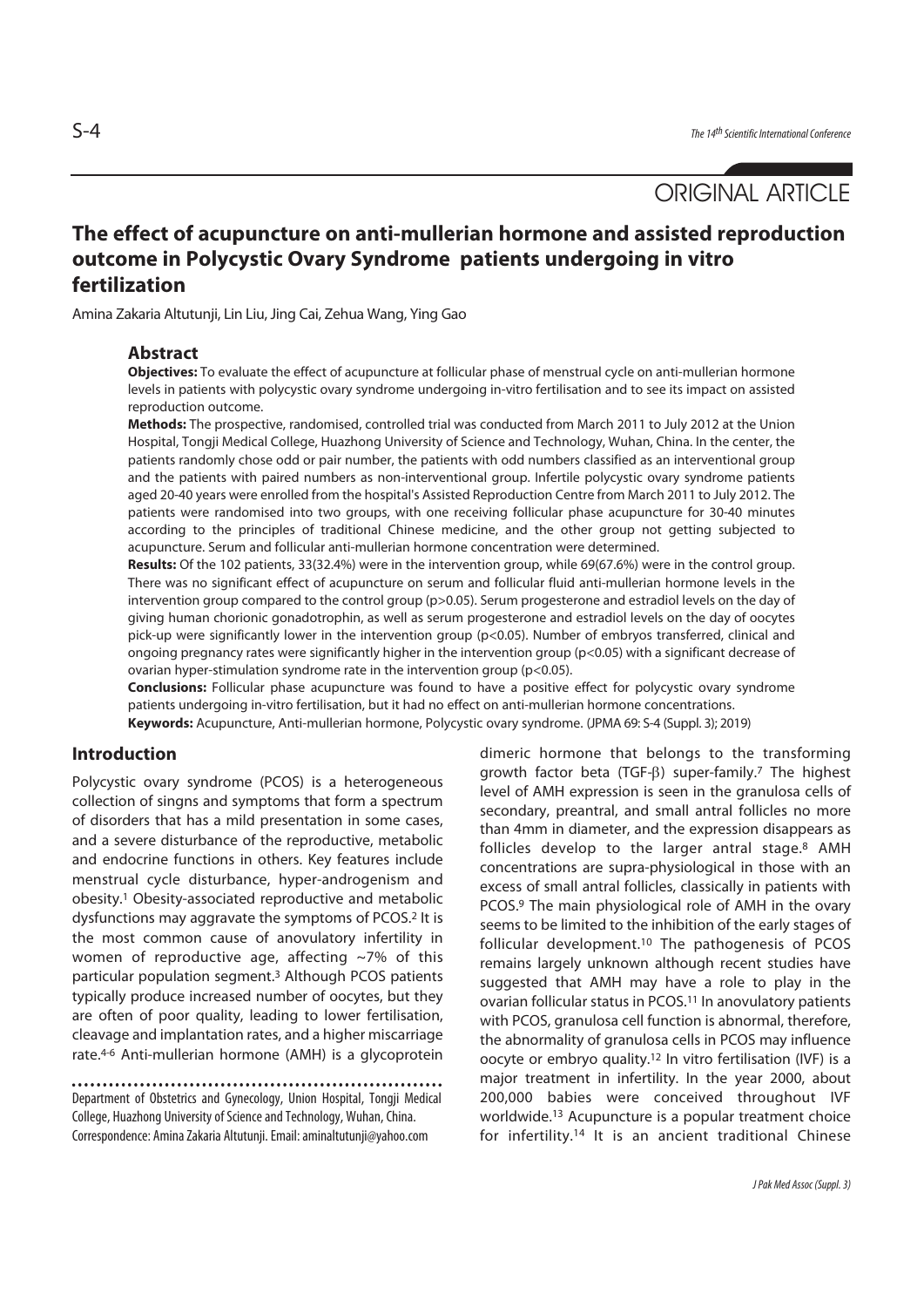treatment with an empirical basis originating 2500 years ago. It is one of the most widespread forms of complementary and alternative medicine (CAM) in the United States and Europe.15 Paulus et al. evaluated the effect of acupuncture on IVF pregnancy rate by comparing a group of patients who underwent acupuncture treatment shortly before and after embryo transfer (ET) with the control group which did not have acupuncture.16 The theory of acupuncture is based on the fact that disruptions of natural balanced energy flow (Qi) are responsible for the pathogenesis of the disease. Randomised controlled trials (RCTs) evaluated the effect of acupuncture on reproductive outcome in patients treated with IVF/intra cytoplasmic sperm injection (ICSI).17,18 A more recent study showed that acupuncture improves clinical pregnancy rates and live-birth rates among women undergoing IVF.19

The current study was calculated to evaluate the effect of acupuncture at the follicular phase of menstrual cycle on AMH levels in PCOS patients undergoing IVF, and to see its impact on assisted reproduction outcome.

#### **Patients and Methods**

The prospective RCT study was conducted from March 2011 to July 2012 at the Union Hospital, Tongji Medical College, Huazhong University of Science and Technology, Wuhan, China. The study was approved by the institutional ethics committee of Tongji Medical College of Huazhong University of Science and Technology and the trial have been registered in the ClinicalTrial.govIdentifier: NCT01778621. Patients were enrolled from the hospital's Assisted Reproduction Centre and written informed consent was obtained from each of them. The diagnosis of PCOS was made on the basis of the presence of two out of three conditions: amenorrhoea or oligomenorrhoea, polycystic ovaries, and hyperandrogenism.

Those included were PCOS patients aged 20-40 years with normal uterine cavity as evaluated by hysterosalpingograph, patent one or two fallopian tubes, and normal semen analysis for patient's partner.

Those excluded were patients with disorders that have similar clinical presentation, like Cushing's syndrome, congenital adrenal hyperplasia, thyroid dysfunction and hyperprolactinaemia, as well as closed both tubes and abnormal semen analysis for patient's partner.

All patients were down-regulated according to the long protocol20 adopted in Assisted Reproduction Center in Union Hospital as they received a standard gonadotrophin-releasing hormone (GnRH) agonist daily injection regimen on day 21 of the preceding menstrual cycle until the day of giving human chorionic gonadotrophin (HCG) injection. Pituitary and ovarian suppression was confirmed by a plasma follicular stimulating hormone (FSH), leutinizing hormone (LH)

levels <5mIU/ml, plasma estradiol (E2) level <50pg/ml and/or endometrial thickness <5 mm. Ovarian stimulation was performed using recombinant human folliclestimulating hormone (r-hFSH) Follitropin Alpha (GONALf®) 75 -150IU on the third day of subsequent withdrawal bleeding and the dose was determined according to patient's age and the count of antral follicles estimated by trans-vaginal ultrasound (TVU) after which ovulation was triggered using single injection of HCG 10,000IU intramuscularly (IM) when at least three follicles had a diameter of more than or equal to 18mm with an adequate serum E2 concentration.

Oocyte retrieval was performed 36h later and then they were inseminated. Fertilisation was checked 18h later and then morphologically top-quality embryos were judged to be transferred into the patient´s uterus on day 3 after retrieval. All patients received luteal-phase support. Biochemical pregnancy was established depending on serum β-HCG concentration on day 14 after ET.

Acupuncture was performed starting from the third day of the cycle together with IVF protocol and was continued daily till the day of giving HCG. For the purpose, the patients were randomised into intervention and control groups. Acupuncture was applied by using 4cm long stainless steel hair-thin needles. Needle reaction, like soreness, feeling of heaviness that distend around the site of acupuncture or sometimes extend along the corresponding meridians (called the DeQi sensation), was felt during the initial insertion. The needles remained for 30-40 min and were then removed. In this study and according to the principle of traditional Chinese medicine, the following acupuncture points were used; Tai chong (TCM) (LIV 3), San yin jiao (SP6), Diji (SP 8), Zu san li (ST 36), Xuehai (SP 10), Guilai (ST 29), Hegu (LI 14), and Guan yuan (Ren 04).

Accurate concentration of follicular-fluid AMH was obtained by collecting the follicular fluid from the first retrieved follicle from both ovaries. A total of 204 follicular fluid samples that were collected from the patients were analysed to obtain the average AMH concentration. On the morning prior to oocyte retrieval, blood samples were obtained from all the patients. Serum and follicular AMH concentration were determined using Enzyme Linked Immunosorbent Assay Kit for AMH (Uscn, Life Science Inc., Wuhan 430056, P.R. China). The minimum detectable concentration of AMH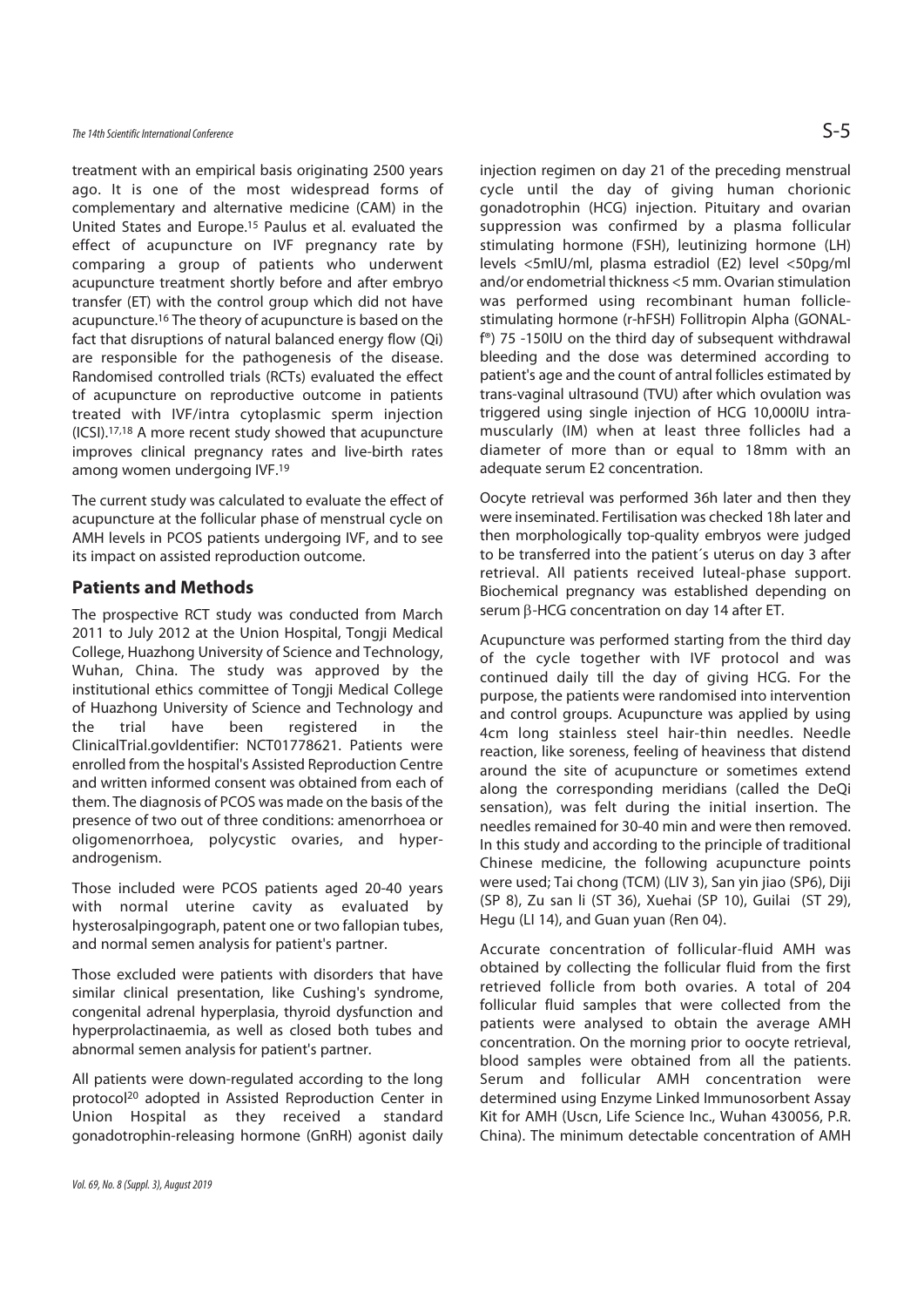is <0.058ng/ml with intra-assay coefficient of variation (CV)<10% and inter-assay CV<12% and the results were expressed as ng/ml. Both E2 and progesterone hormones level were measured using the ELFA technique, BIOMERIEUX, France). E2 analytical detection limit is 9pg/ml with a probability of 95% and for progesterone equal to 0.25ng/ml with a probability of 95%.

# **Statistical Analysis**

Data analysis was performed by using Statistical Package for Social Sciences (SPSS, version 19). We used Student's ttest and Chi-square to assess for differences in independent variables at baseline between interventional and non-interventional groups. The two-tailed P-value less than 0.05 was considered statistically significant.

#### **Results**

Of the 102 patients, 33(32.4%) were in the intervention group, while 69(67.6%) were in the control group. There Table-1: Schedules of in-vitro fertilisation.

|                                   | Interventional<br>$n = 33$ | Non-interventional<br>$n=69$ | 2-tailed<br>P-value* |
|-----------------------------------|----------------------------|------------------------------|----------------------|
| Pituitary down regulation (ds)    | $20.39 + 1.45$             | $20.26 \pm 1.26$             | 0.638                |
| Ovarian stimulation duration (ds) | $9.45 \pm 1.34$            | $9.72 \pm 1.44$              | 0.369                |
| <b>GnRH</b> ampules               | $10.23 + 1.00$             | $10.25 \pm 1.77$             | 0.944                |
| hFSH ampules                      | $19.72 + 5.31$             | $21.50 \pm 6.30$             | 0.165                |

Data are presented as mean  $\pm$  standard deviation (SD).

GnRH: Gonadotrophin-releasing hormone.

hFSH: Human follicle-stimulating hormone.

was no statistical difference regarding number of GnRH and hFSH ampoules that were used in the stimulation protocol and the duration of ovarian stimulation between the two groups (p>0.05) (Table-1).

Also, there was no statistical difference between the groups in terms of the number of oocytes retrieved (p>0.05), but there was a significant difference between

Table-2: Characteristics of ovarian response in women with polycystic ovarian yndrome (PCOS) (intervention and control groups).

|                                       | Interventional     | Non-interventional  | 2-tailed |  |
|---------------------------------------|--------------------|---------------------|----------|--|
|                                       | $n=33$             | $n=69$              | P-value* |  |
| No. of $>14$ mm follicle              | $15.33 + 7.84$     | $16.71 \pm 5.59$    | 0.312    |  |
| No. of oocytes retrieved              | $23.72 + 12.34$    | $26.28 \pm 11.57$   | 0.308    |  |
| No. of MII oocytes                    | $18.60 \pm 9.69$   | $22.31 \pm 8.97$    | 0.06     |  |
| No. of II PN                          | $12.81 \pm 6.89$   | $15.59 \pm 7.05$    | 0.064    |  |
| Serum estradiol (pg/ml) on HCG day    | 8678.38±3865       | $10011.62 \pm 2705$ | 0.046    |  |
| Serum estradiol (pq/ml) on dOPU.      | $5158.30 \pm 3712$ | 7059.01 ± 3446      | 0.013    |  |
| Serum progesterone (ng/ml) on HCG day | $1.15 \pm 0.33$    | $1.45 \pm 0.57$     | 0.007    |  |
| Serum progesterone(ng/ml) on dOPU     | $12.02 \pm 8.39$   | $15.97 + 9.47$      | 0.044    |  |
| Serum AMH (ng/ml)                     | $3.68 \pm 1.25$    | $3.59 \pm 1.37$     | 0.769    |  |
| Follicular fluid AMH (ng/ml)          | $7.46 \pm 2.36$    | $7.84 \pm 2.10$     | 0.408    |  |
| Endometrial thickness (mm)            | $10.48 \pm 1.98$   | $10.39 \pm 2.05$    | 0.828    |  |
| Fertilization rate (%)                | $66.41 \pm 18.25$  | $71.65 \pm 11.70$   | 0.139    |  |
| Implantation rate (%)                 | $29.68 \pm 18.68$  | $7.97 \pm 20.33$    | 0.035    |  |

Data are presented as mean ± SD. CI: Confidence interval; M II=metaphase II, AMH=anti-Mullerian hormone, dOPU=day of oocyte pick-up, HCG=human chorionic gonadotrophin, 2PN=pro nuclei.

Table-3: Outcome of in-vitro fertilisation technique.

|                                   | Interventional   | Non-interventional | 0R    | 95%CI           | 2-tailed    |
|-----------------------------------|------------------|--------------------|-------|-----------------|-------------|
|                                   | $n=33$           | $n=69$             |       |                 | $P$ -value* |
| Embryo transferred patients (no.) | $(19/33)$ 57.60% | $(21/69)$ 30.40%   | 3.102 | 1.313-7.330     | 0.009       |
| Biochemical pregnancy rate        | $(14/33)$ 42.40% | $(15/69)$ 21.70%   | 2.653 | 1.082-6.502     | 0.03        |
| Clinical pregnancy rate           | $(11/33)$ 33.30% | $(11/69)15.90\%$   | 0.379 | $0.144 - 1.000$ | 0.046       |
| Ongoing pregnancy rate            | $(11/33)$ 33.30% | (10/69)14.50%      | 0.339 | 0.126-0.909     | 0.028       |
| OHSS                              | $(12/33)$ 36.40% | $(45/69)$ 65.20%   | 0.305 | 0.128-0.724     | 0.006       |
| Thin endometrium                  | $(1/33)$ 3.00%   | $(2/69)$ 2.90%     | 1.047 | 0.092-11.976    | 0.971       |
| High progesterone level           | $(0/33) 0\%$     | $(1/69)$ 1.40%     | 1.015 | 0.986-1.044     | 0.487       |
| No fertilization                  | (1/33) 3.00%     | $(0/69)$ 0%        | 0.97  | 0.913-1.030     | 0.146       |
| Ectopic pregnancy and abortion    | (0/33) 0%        | (2/69) 2.90%       | 1.03  | 0.989-1.073     | 0.323       |

Data are presented as numbers (%). OHSS=ovarian hyper stimulation syndrome, OR=odds ratio.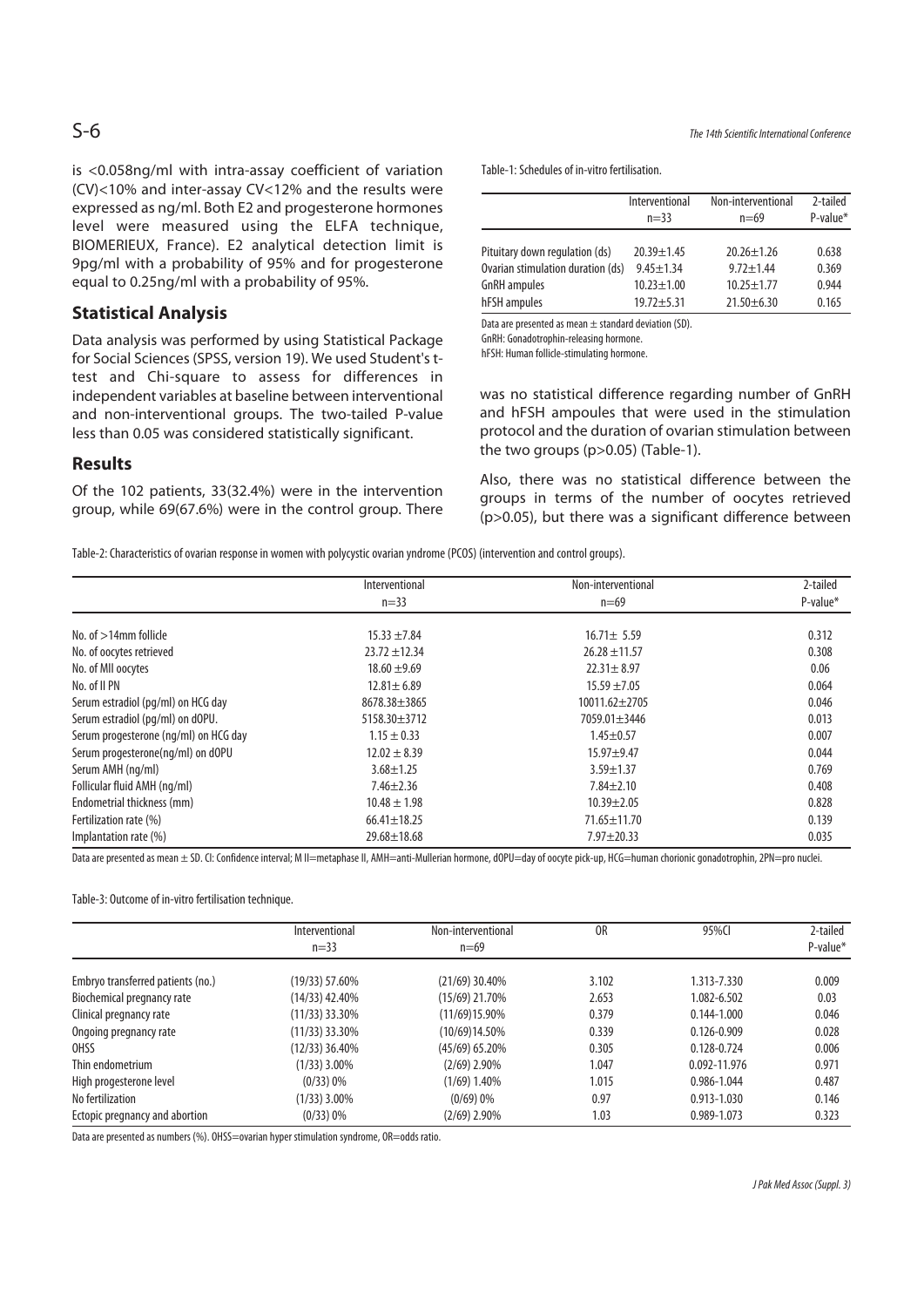# The 14th Scientific International Conference  $S$ -7

serum E2 and progesterone on day of oocyte pick-up (dOPU) p<0.05) and serum E2 on the day of giving HCG (p=0.046). Progesterone on HCG day was significantly lower than the control group (p=0.007). No statistical significance regarding serum AMH and follicular fluid AMH was found between the groups (p>0.05) (Table-2).

The number of ET patients as well as clinical pregnancy and ongoing pregnancy rates were significantly different (p<0.05). The most serious complication of the ovarian stimulation protocol that delayed ET was ovarian hyper stimulation syndrome (OHSS) which was significantly low in the interventional group (p=0.006) (Table-3).

#### **Discussion**

Many PCOS patients need prolonged treatment. One study showed that acupuncture causes a specified pattern of afferent activity in peripheral nerves. It affects the hypothalamic-pituitary-adrenal (HPA) axis by decreasing cortisol concentrations21 and the hypothalamic-pituitary-gonadal (HPG) axis by modulating central and peripheral B-endorphin production and secretion, thereby influencing the release of hypothalamic GnRH and pituitary secretion of gonadotrophin.22-24 On the other hand, the positive effect of acupuncture during IVF treatment may be related to the changes in uterine-uterine contractility, blood flow and relaxation of stress<sup>25</sup> which means it affects PCOS symptom by modifying endogenous regulatory systems. The changes are most likely mediated via the endogenous opioid system.21,24

The study showed no effect on AMH concentrations perhaps due to small sample size of the study or the role of acupuncture for the treatment of PCOS patients had no effect on AMH concentration. AMH concentration in serum was lower than that for follicular fluid which either due to the fact that serum AMH concentration declined progressively during ovarian stimulation when using GnRH agonist protocol as has been reported by some studies published or perhaps circulating AMH concentrations reflected the growing follicles on the dOPU and were less effective in discriminating the perfollicle production of AMH, especially if the blood samples were collected in the follicular phase.<sup>26,27</sup>

Acupuncture has been shown to regulate fertility hormones as noted in this study because stress and other factors can disrupt the function of hypothalamic-pitutaryovarian axis causing hormonal imbalances that can negatively impact fertility. Acupuncture has been shown to affect hormone levels by promoting the release of Bendorphin in the brain, which affects the release of GnRH by the hypothalamus, FSH from pituitary gland and estrogen and progesterone levels from the ovary.<sup>28</sup> As such, acupuncture affects both ovaries by changing the pathogenesis of PCOS or modulates the hormonal effect on ovaries in a role of restoring the normal ovarian physiology. The acupuncture treatment can be applied for all PCOS patients seeking fertility in combination with medical drugs or in combination with IVF protocol.

The significantly better results regarding number of ET patients as well as clinical and ongoing pregnancy rates in the intervention group in the current study explains the positive effect of acupuncture in increasing blood flow to the uterus, improving the thickness of endometrium and increasing the chance of implantation. OHSS was one of the most serious complications that delayed ET. Prospective studies performed on a large number of subjects have shown the relevant value for AMH for the prediction of OHSS and hyper-response. The reported cut-off value is 3.5ng/ml, and beyond that OHSS and hyper-response may be expected.29

## **Conclusion**

Study findings supported the significance of acupuncture in enhancing fertility among PCOS patients through increasing clinical and ongoing pregnancy rates, regulating fertility hormones and decreasing OHSS with no effect on AMH concentrations in follicular fluid and serum.

#### **Conflicts of Interest:** None

#### **Disclaimer:** None

**Funding:** This work was supported by Tongji Medical College.

#### **References**

- 1. Balen AH. Polycystic ovary syndrome and secondary amenorrhea. In: Edmonds DK. Dewhurststextbook of obstetrics and gynecology 7th ed. Chichester, UK: Wiley Blackwell, 2007; pp 377-98.
- 2. Kopera D, Wehr E, Obermayer-Pietsch B. Endocrinology of hirsutism. Int J Trichology 2010;2:30-5.
- 3. Norman RJ, Dewailly D, Legro RS, Hickey TE. Polycystic ovary syndrome. Lancet 2007;370:685-97.
- 4. Mulders AG, Laven JS, Imani B, Eijkemans MJ, Fauser BC. IVF outcome in anovulatory infertility (WHO group 2)--including polycystic ovary syndrome--following previous unsuccessful ovulation induction. Reprod Biomed Online 2003;7:50-8.
- 5. Weghofer A, Munne S, Chen S, Barad D, Gleicher N. Lack of association between polycystic ovary syndrome and embryonic aneuploidy. FertilSteril 2007;88:900-5.
- 6. Sahu B, Ozturk O, Ranierri M, Serhal P. Comparison of oocyte quality and intracytoplasmic sperm injection outcome in women with isolated polycystic ovaries or polycystic ovarian syndrome. Arch GynecolObstet 2008;277:239-44.
- 7. Satwik R, Kochhar M, Gupta SM, Majumdar A. Anti-mullerian